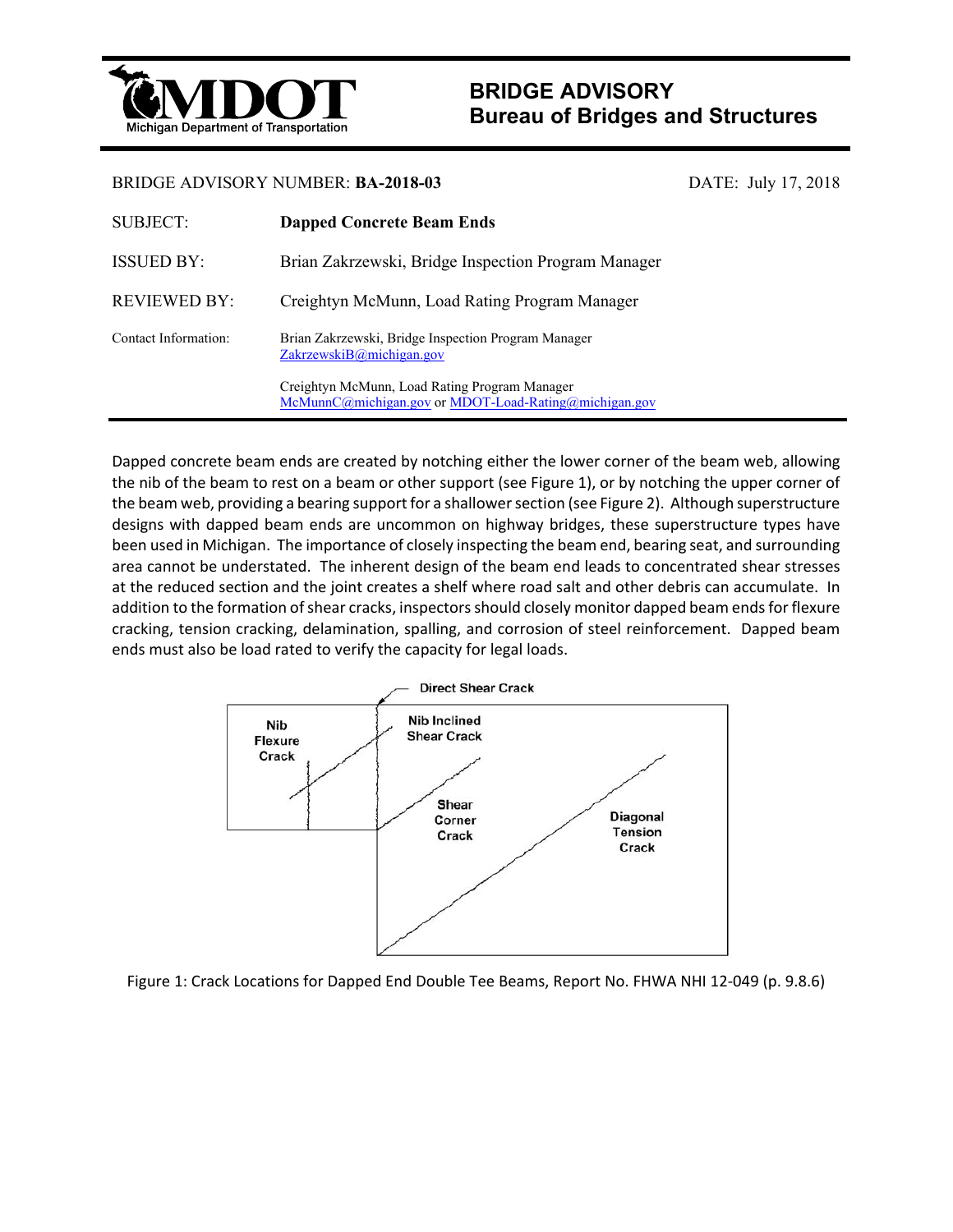

Figure 2: Crack Locations for Inverted Dapped End Beams

## **INSPECTING DAPPED CONCRETE BEAM ENDS**

Bridge owners and inspectors are encouraged to schedule periodic detailed, hands‐on inspections to detect new cracks as they develop and document any cracking that had previously formed. Cracking in both prestressed and conventionally reinforced beams should be monitored with increased inspection frequencies. Measuring crack widths in several locations will aid in determining changes during future inspections. Special attention should be paid to the bearing area of inverted dapped beam ends, where ponding of water due to the joint above and prolonged exposure to moisture and deicing salts could cause accelerated deterioration of concrete and reinforcing steel in these locations.

Leaking joints and/or the application of deicing materials may cause the steel reinforcement within this area to corrode at an advanced rate compared to other portions of the structure. Efflorescence and rust staining on the underside surface should also be documented. Rust staining should initiate a response from the bridge owner or inspector to sound the concrete in an effort to verify the extent of debonding. Pneumatic scaling within the surrounding area to measure the remaining section thickness of steel reinforcement is not recommended.

## **LOAD RATING DAPPED CONCRETE BEAM ENDS**

The PCI Design Handbook lists the following potential failure modes that should be investigated when analyzing dapped concrete beam ends. Research indicates that these failure modes are applicable to both prestressed and reinforced concrete beam ends. The five failure modes are illustrated in Figure 3.

- 1. Flexure (cantilever bending) and axial tension in the extended end.
- 2. Direct shear at the junction of the dap and the main body of the component.
- 3. Diagonal tension emanating from the reentrant corner.
- 4. Diagonal tension in the extended end.
- 5. Diagonal tension in the undapped portion.